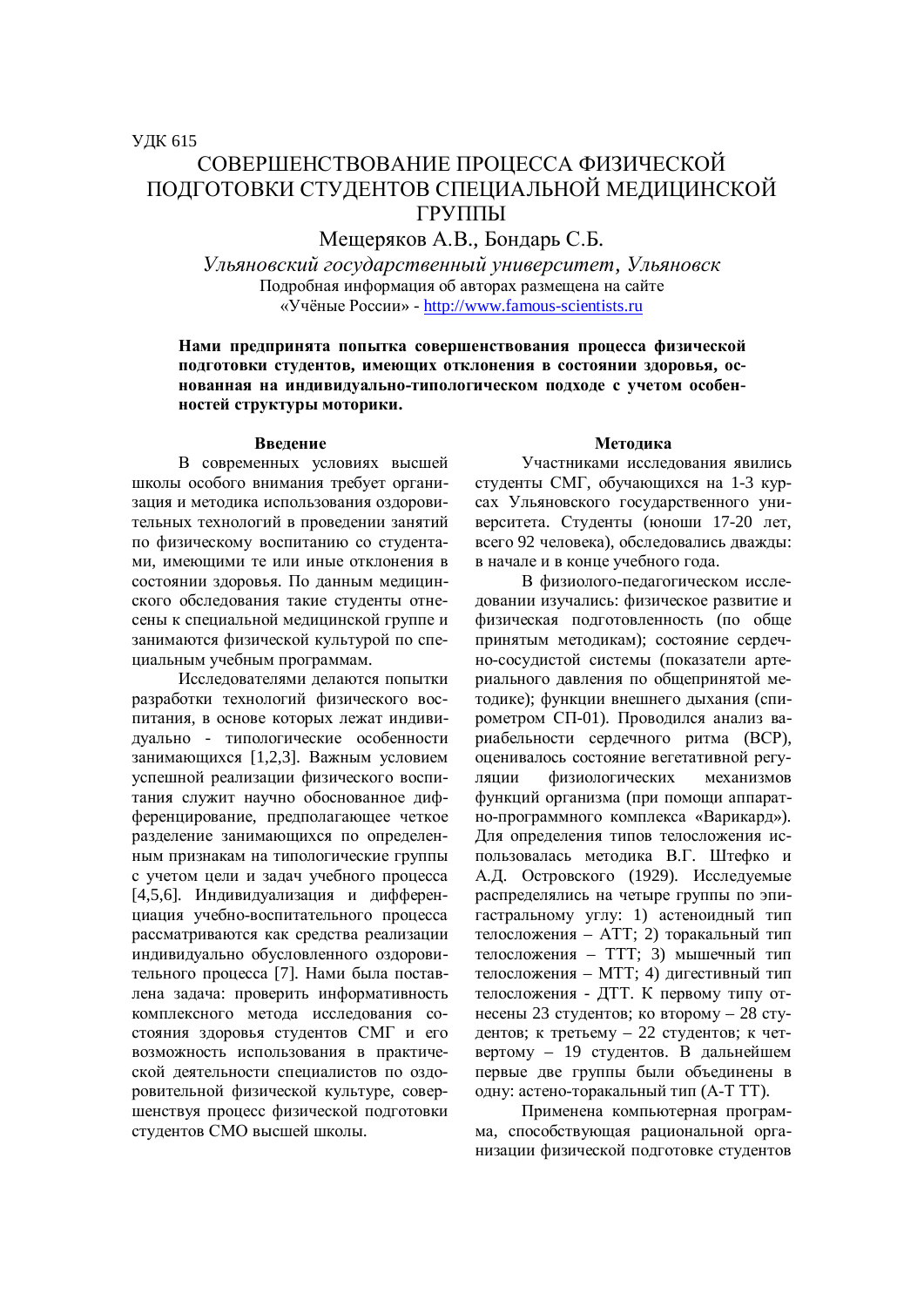(С.П. Лёвушкин, 2000). Занятия проходили по авторской программе с использованием системного, дифференцированного подхода, учитывающего: уровень, характер и направленность патологического процесса; исходное функциональное состояние и психоэмоциональную устойчивость; степень адекватности дозированных оздоровительно-тренирующих физических нагрузок общему состоянию здоровья организма студентов.

## Результаты исследований

При анализе антропометрических признаков отмечено, что: юноши СМГ отличаются по основным антропометрическим признакам и соответствуют определенным типам телосложения; у студентов от курса к курсу наблюдался рост морфологических показателей: длины тела, массы тела, окружности грудной клетки (ОГК) (см. табл. 1).

Таблица 1. Основные антропометрические признаки студентов 1-3 курсов разных типов телосложения

| Показатели         | Kypc           | Типы телосложения      |                 |                  | Достоверность разли-<br>чий |             |                    |
|--------------------|----------------|------------------------|-----------------|------------------|-----------------------------|-------------|--------------------|
|                    |                | Астено-<br>торакальный | Мышечный        | Дигестивный      | <b>ATT</b><br>-MTT          | MTT-<br>ДТТ | <b>ATT</b><br>-ДТТ |
| Длина              | 1              | $177,4+2,97$           | $173,4+2,28$    | $172,7+3,35$     | $\ast$                      |             | $\ast$             |
| тела.<br>CM        | 2              | $178,3 \pm 1,81$       | $180 \pm 3,85$  | $180,2{\pm}2,35$ |                             |             |                    |
|                    | 3              | $180,3{\pm}5,5$        | $180,6{\pm}2,5$ | $184,5 \pm 6,1$  |                             |             |                    |
| Macca              | 1              | $60,61 \pm 1,75$       | $62,3{\pm}2,4$  | $70,5 \pm 5,64$  |                             |             | $\ast$             |
| тела.<br>KГ        | 2              | $61,35 \pm 1,77$       | $73,1 \pm 3,28$ | $77,18 \pm 2,8$  | $\ast$                      | $\ast$      | $\ast$             |
|                    | 3              | $64,7{\pm}3,9$         | $74 + 3,5$      | $74,33 \pm 1,5$  | $\ast$                      |             | $\ast$             |
| ОГК в покое.<br>CM |                | $78,5 \pm 0.9$         | 86±1,39         | $101,6{\pm}12,1$ | $\ast$                      | $\ast$      | $\ast$             |
|                    | $\mathfrak{D}$ | $80,5 \pm 1,2$         | $91,5 \pm 2,5$  | $95,2{\pm}5,3$   | $\ast$                      |             | $\ast$             |
|                    | 3              | $82,5+0,5$             | $94,14\pm2,3$   | $93 \pm 4.1$     | $\ast$                      |             | $\ast$             |

**Таблица 2.** Основные физиометрические показатели физического развития студентов 1-3 KVDCOB DA3HЫХ ТИПОВ ТЕПОСЛОЖЕНИЯ

| Показатели        | Kypc           | Типы телосложения |                  |                  | Достоверность<br>различий |            |            |
|-------------------|----------------|-------------------|------------------|------------------|---------------------------|------------|------------|
|                   |                | Астено-           | Мышечный         | Дигестивный      | <b>ATT</b>                | <b>MTT</b> | <b>ATT</b> |
|                   |                | торакаль-         |                  |                  | -MTT                      |            |            |
|                   |                | ный               |                  |                  |                           | ДТТ        | ДТТ        |
| ЖЕЛ, мл           | 1              | $3475 + 350$      | $3583+930$       | 4502±532         |                           | $\ast$     | $\ast$     |
|                   | $\overline{2}$ | $3500 \pm 120$    | $4453 + 540$     | $4650 \pm 380$   | $\ast$                    |            | $\ast$     |
|                   | 3              | $4042 \pm 210$    | $4880+420$       | $4731 \pm 280$   | $\ast$                    |            | $\ast$     |
| Экскурсия груд-   |                | $6,3{\pm}3,1$     | $7,75 \pm 1,21$  | $4,0{\pm}3,5$    | $\ast$                    | $\ast$     |            |
| ной клетки, см    | $\overline{2}$ | $8,2{\pm}2,6$     | $8,3{\pm}1,3$    | $5,1{\pm}2,1$    |                           | $\ast$     | $\ast$     |
|                   | 3              | $8,5 \pm 0.5$     | $9,6 \pm 1,38$   | $6,0{\pm}3,1$    |                           | $\ast$     |            |
| Динамометрия      | 1              | $34,3{\pm}2,2$    | $39,4 \pm 2,64$  | $40,4{\pm}5,4$   | $\ast$                    |            | $\ast$     |
| прав. кисти, кг   | $\overline{2}$ | $41,23 \pm 1,2$   | $44,0{\pm}6,1$   | $46,8{\pm}4,8$   |                           |            |            |
|                   | 3              | $40,0{\pm}0,67$   | $53,3 \pm 5,46$  | $48,1 \pm 5,4$   | $\ast$                    |            | $\ast$     |
| Динамометрия      | 1              | $29,7+4,5$        | $35,0 \pm 3,52$  | $39,2{\pm}6,3$   | $\ast$                    |            | $\ast$     |
| левой кисти, кг   | $\overline{2}$ | $32,4 \pm 3,33$   | $39,5 \pm 4,5$   | $39,03\pm6,1$    | $\ast$                    |            |            |
|                   | 3              | $38.0 \pm 0.67$   | $44,67 \pm 3,71$ | $45,17\pm2,5$    | $\ast$                    |            | $\ast$     |
| Становая сила, кг | 1              | $110,5 \pm 12,3$  | $123,1 \pm 15,2$ | $121,4 \pm 13,6$ | $\ast$                    |            | $\ast$     |
|                   | $\overline{2}$ | $125,3 \pm 11,8$  | $130,7{\pm}14,7$ | $128,5 \pm 12,5$ |                           |            |            |
|                   | 3              | $128,4 \pm 10,2$  | $135,3 \pm 12,8$ | $131\pm9.6$      | $\ast$                    |            |            |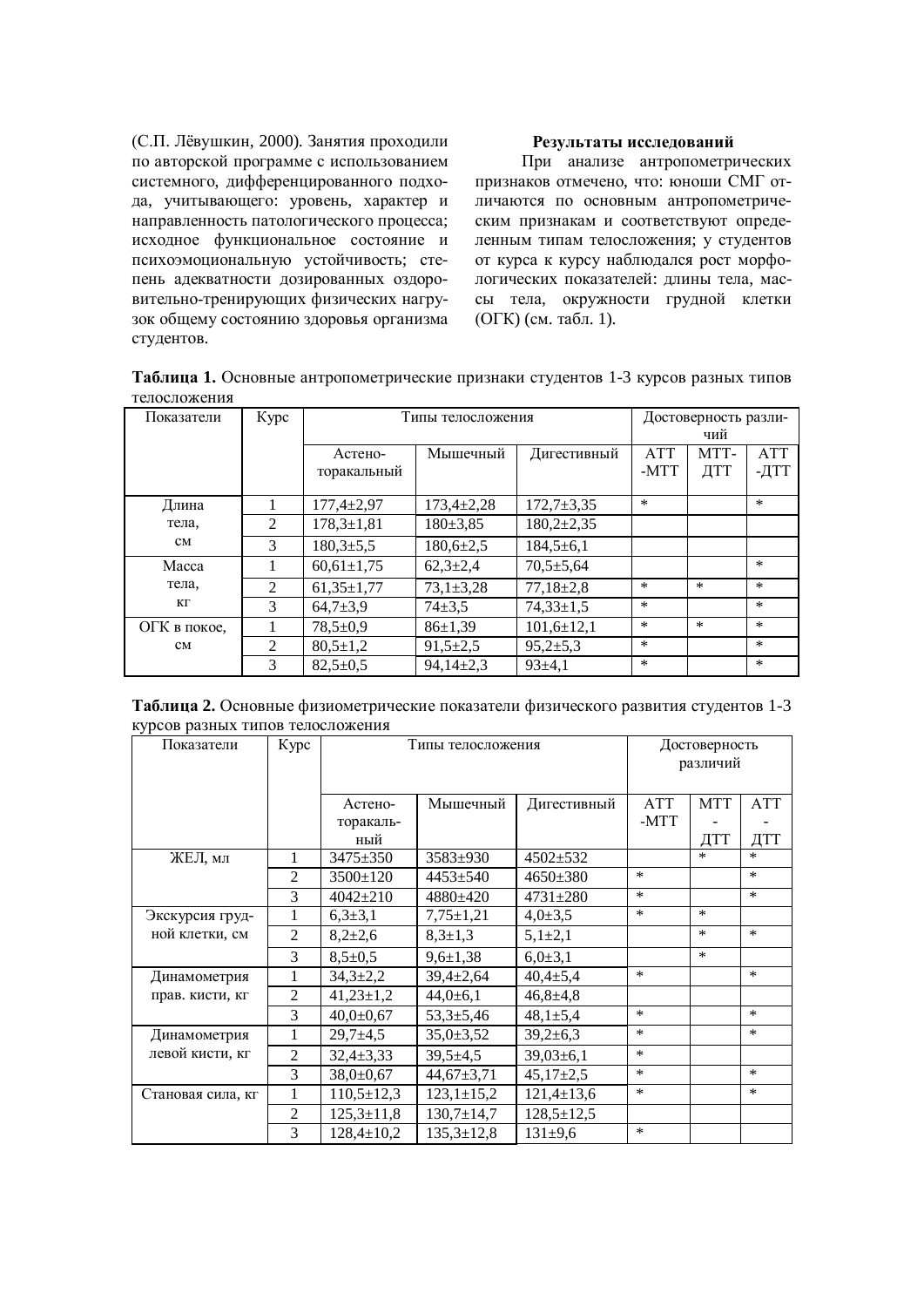При анализе физиометрических показателей в рассматриваемых группах (таблица 2), обнаруживаются существенные различия ( $P<0.05$ ) в показателях жизненной ёмкости лёгких, результатах динамометрии правой и левой кисти: показатели имеют достоверные различия у представителей разных соматотипов в зависимости от возраста.

Анализ гемолинамических показателей позволяет отметить, что студенты дигестивного типа телосложения характеризуются наиболее высокими показателями как систолического (САД), так и диастолического (ДАД) АД. Наименьшие показатели САД, ПАД, Ср.АД отмечены у студентов мышечного типа (см. табл. 3).

| Показатели     | Типы телосложения |                  |                  |            | Достоверность различия |        |  |
|----------------|-------------------|------------------|------------------|------------|------------------------|--------|--|
|                | Астено-           | Мышечный         | Дигестивный      | ATT-       | MTT-                   | ATT-   |  |
|                | торакальный       |                  |                  | <b>MTT</b> | ДТТ                    | ДТТ    |  |
| ЧСС, уд/мин    | $87,5 \pm 2,65$   | $76,4{\pm}1,65$  | $77,9 \pm 1,7$   | $\ast$     |                        | $\ast$ |  |
| САД, мм рт.ст  | $113,58 \pm 2,5$  | $106,9 \pm 1.5$  | $125,14\pm2,2$   |            | $\ast$                 | $\ast$ |  |
| ДАД, мм рт.ст. | $74,17 \pm 1,54$  | $71,43 \pm 1,34$ | $75,25 \pm 1,5$  |            | $\ast$                 |        |  |
| ПАД, мм рт.ст. | $26,08 \pm 1,02$  | $17,74 \pm 1,05$ | $49,89 \pm 1,82$ | $\ast$     | $\ast$                 | $\ast$ |  |
| Ср.АД,мм       | $99,9 \pm 1,15$   | $77,3 \pm 0.7$   | $91,9 \pm 1,8$   | $\ast$     | $\ast$                 | $\ast$ |  |
| DT.CT.         |                   |                  |                  |            |                        |        |  |
| МОК, л/мин.    | $4,81\pm0,17$     | $4,72\pm0,14$    | $5,34\pm0,15$    | $\ast$     | $\ast$                 |        |  |
| УОК, мл        | $74,21 \pm 2,33$  | $75,79 \pm 0,17$ | $76,19\pm2,93$   |            |                        |        |  |
| ИК             | $15,2{\pm}2,3$    | $6.5 \pm 1.1$    | $3,4\pm0,3$      | $\ast$     | $\ast$                 | $\ast$ |  |
| $\Pi$ APC      | $4 + 1.5$         | $3 \pm 0.5$      | $6 + 1,7$        |            | $\ast$                 |        |  |

Таблица 3. Показатели функций центральной гемодинамики студентов разных типов телосложения (не зависимо от курса обучения)

Индекс Кердо (ИК), характеризующий вегетативное равновесие, показал сдвиг в сторону преобладания симпатического отдела автономной нервной системы, наиболее выраженное у студентов астено-торакального типа. Интегральный показатель активности регуляторных систем (ПАРС) после исследования вариабельности сердечного ритма лучшим оказался у представителей мышечного типа телосложения.

Пелагогическое исслелование группах студентов с помошью анкетирования в начале и конце учебного года убедительно показало существенное повышение интереса занимающихся к оздоровительным занятиям по предложенной программе с 15,7% до 65,5%; совершенствование уровня активной и положительной мотивации с 18,2% до 78,9% (Р<0,001) и т.д.

#### Обсуждение

Полученные данные изученных физиологических показателей студентов СМГ объективно свидетельствуют о значительном напряжении, наличии нервной и кардио-респираторной дезадаптации основных функциональных систем организма студентов СМГ при первичном обследовании. Как показало комплексное физиолого-педагогическое исследование, эффективность научно организованного оптимального оздоровительного процесса и его воздействия на соматические, физиологические, психологические, индивидуально обусловленные возможности личности к самореализации в процессе мышечной деятельности, имеет положительную направленность. При выборе физических vпражнений для оздоровительнолечебного воздействия важно понимать. что решающее значение в этом важном вопросе играет не величина нагрузки, а степень готовности целостного организма к её выполнению. Эту особенность также необходимо учитывать в процессе физической подготовки.

#### **Выволы**

1. Процесс совершенствования методики физического воспитания студентов специальных медицинских групп стимулирует поиск новых, более рациональных путей решения данной проблемы. Одним из основных направлений этой деятельно-